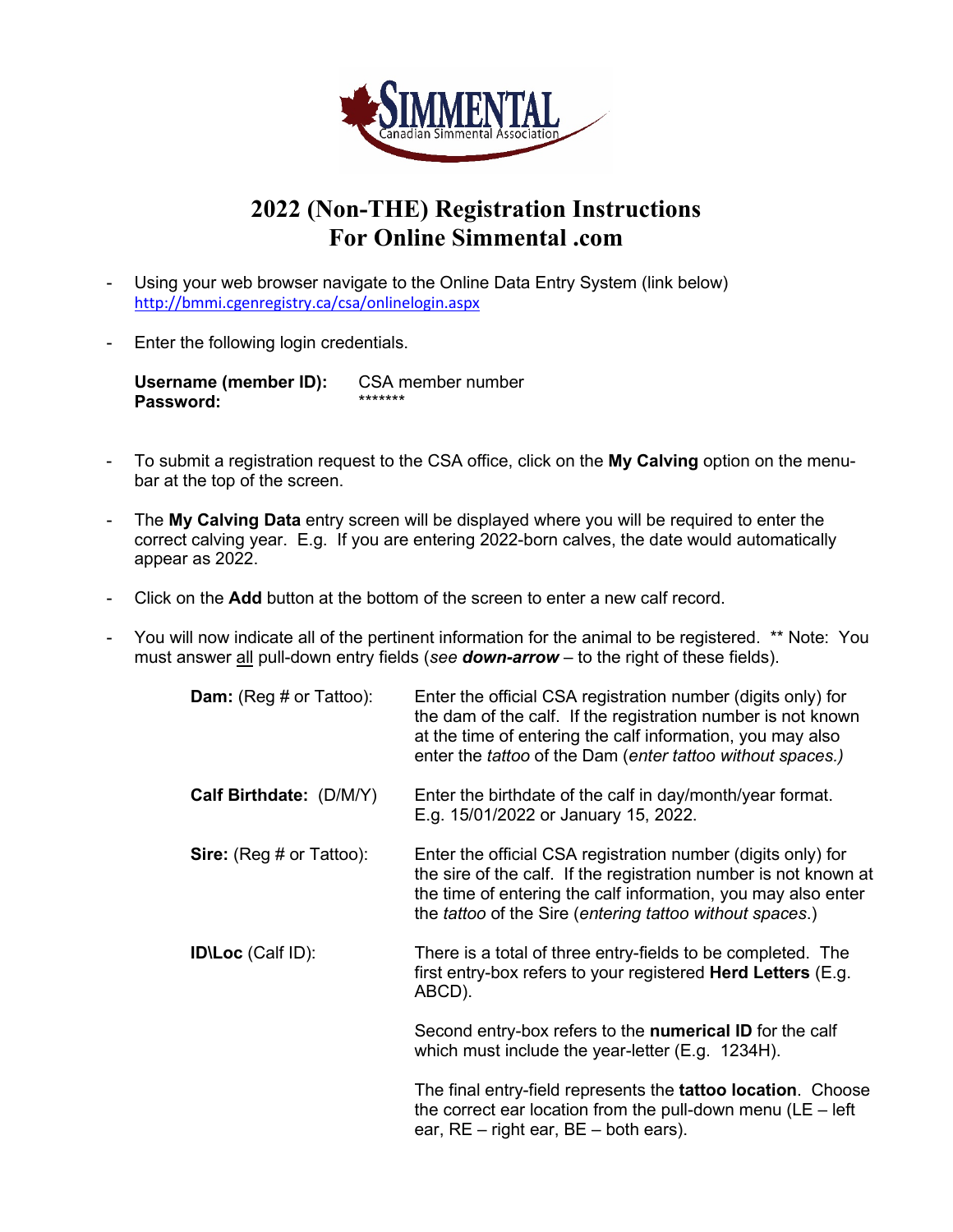| Chip\Loc:                                                                                                                 | If applicable, this entry-field represents a unique 15-digit<br>identification number that is assigned by the CCIA<br>(Canadian Cattle Identification Agency).                                                                                                                                                                                                                                                                                                                                               |
|---------------------------------------------------------------------------------------------------------------------------|--------------------------------------------------------------------------------------------------------------------------------------------------------------------------------------------------------------------------------------------------------------------------------------------------------------------------------------------------------------------------------------------------------------------------------------------------------------------------------------------------------------|
|                                                                                                                           | Choose the correct location from the pull-down menu<br>(LE - left ear, RE - right ear, TB - tail base).                                                                                                                                                                                                                                                                                                                                                                                                      |
| Sex:                                                                                                                      | Choose the correct gender from the pull-down menu<br>(F - Female, M - Male, S- Steer)                                                                                                                                                                                                                                                                                                                                                                                                                        |
| Steer Date (D/M/Y):                                                                                                       | Enter only if Sex was indicated as S - Steer.                                                                                                                                                                                                                                                                                                                                                                                                                                                                |
| # Born:                                                                                                                   | If the calf is a twin enter a 2, if a triplet enter 3, if a quad<br>enter 4. For single calves enter 1 or leave blank.                                                                                                                                                                                                                                                                                                                                                                                       |
| <b>Twin Sex:</b>                                                                                                          | Enter the sex of the Twin. Choose the correct gender from<br>the pull-down menu $(F - Female, M - Male, S - Steer)$                                                                                                                                                                                                                                                                                                                                                                                          |
| <b>Body Colour:</b>                                                                                                       | Choose the correct colour from the pull-down menu<br>(B - Black/Grey, R - Traditional Red)<br>Note: $O -$ Other is not a valid option for Simmental.                                                                                                                                                                                                                                                                                                                                                         |
| HPS:                                                                                                                      | Choose the correct horn status from the pull-down menu<br>$(H -$ Horned, P – Polled, S – Scurs)                                                                                                                                                                                                                                                                                                                                                                                                              |
| Al/Nat:                                                                                                                   | Choose the correct breeding type from the pull-down menu<br>(Nat - Natural Service, AI - Artificial Insemination)                                                                                                                                                                                                                                                                                                                                                                                            |
|                                                                                                                           | If, Natural $-$ PE/AI in: & the PE Out: entry-fields must be<br>completed (D/M/Y format)                                                                                                                                                                                                                                                                                                                                                                                                                     |
|                                                                                                                           | If, $AI - PE/AI$ in: entry-field only needs to be completed<br>(D/M/Y format)                                                                                                                                                                                                                                                                                                                                                                                                                                |
| Embryo:                                                                                                                   | If the calf is an embryo, choose "Yes" from the pull-down<br>menu and also complete the - Recip Tag, Recip Age (in<br>years) Recip Breed, Flush Date & Implant Date entry-<br>fields.                                                                                                                                                                                                                                                                                                                        |
|                                                                                                                           | Effective July 1, 2019, all calves produced as a result of an embryo<br>transplant process must be parent verified prior to registration using at<br>least a Basic SNP200 panel. Please order you DNA kits online as<br>required. Note: If any Genetic Condition tests are also to be done along<br>with the parentage it is important to consider this when ordering your test.<br>There is online instructions on our website or if you need additional help a<br>staff member would be pleased to assist. |
| <b>Name:</b> (maximum length $-25$ characters)<br>Enter the name that you want to appear on the registration certificate. |                                                                                                                                                                                                                                                                                                                                                                                                                                                                                                              |
| Birth:                                                                                                                    | There are a total of four entry-fields.                                                                                                                                                                                                                                                                                                                                                                                                                                                                      |
|                                                                                                                           | <b>Ease</b> refers to calving ease at time of birth. Choose the<br>correct ease condition from the pull-down menu.<br>(E.g. 1 – Unassisted/Unobserved, 2- Easy Pull, 3 – Hard<br>Pull, 4 – Surgery, 5 – Malpresentation, 6 – Still Born).                                                                                                                                                                                                                                                                    |